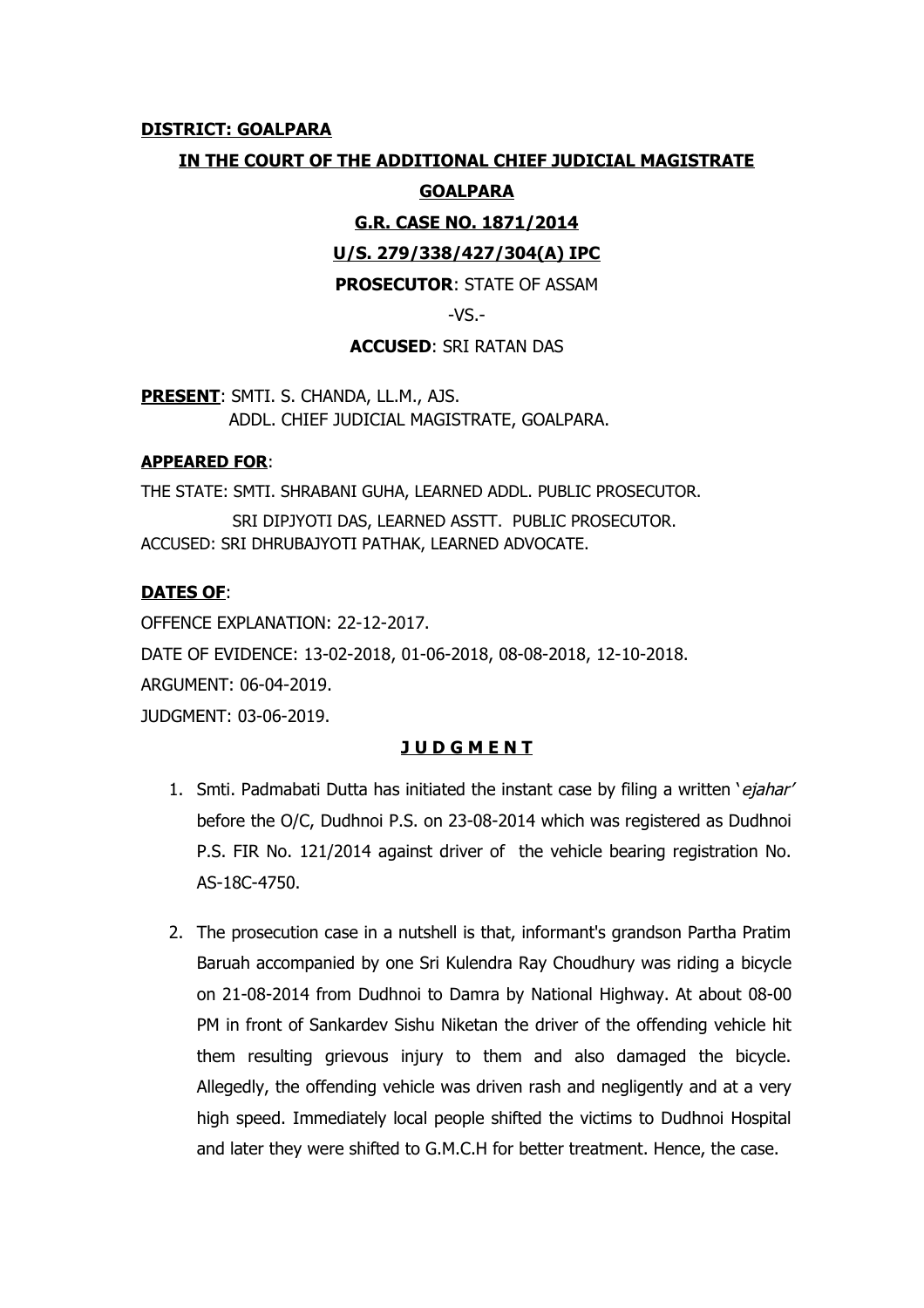- 3. During investigation victim Partha Pratim Baruah succumbed to his injuries and section 304(A) IPC was added to this case. On completion of investigation police filed a charge-sheet against the driver of the offending vehicle Sri Ratan Das under section 279/338/427/304(A) IPC.
- 4. After securing appearance of the accused he was allowed to go on Court bail. Relevant documents of the case were furnished to him. Upon perusal of materials on record and after hearing both sides, my Learned Predecessor-inoffice has explained the particulars of the offence under section 279/338/427/304(A) IPC to the accused, to which he has pleaded not guilty and claimed to be tried.
- 5. The prosecution in support of its case examined six witnesses. The accused was examined under section 313 CrPC. The defence case was total denial. The defence side has not adduced any witness in support of their defence.
- 6. I have heard the argument advanced by the Learned Counsels for both sides.
- 7. Upon hearing and on perusal of the record I have framed the following point for determination:
	- (i) Whether the accused person drove the offending vehicle bearing registration No. AS-18C-4750 on National Highway 37, near Sankardev Sishu Niketan in a manner so rash and negligent as to endanger human life and thereby caused death of Partha Pratim Batuah, grievous injury to Kulendra Ray Choudhury and also damaged their bicycle?

## **DISCUSSION, DECISIONS AND REASONS FOR THE DECISIONS:**

8. I have gone carefully through the entire evidence and the materials placed before me. The informant **Smti. Padmawati Dutta** has examined herself as **Pw-1** and stated on oath that, about 3/4 years ago her grandson Partha Pratim Baruah was riding his bicycle from Dudhnoi to Damra. Near, Sankardev Sishu Niketan, Tekachu, he met with an accident. One vehicle hit him. He was shifted to Dudhnoi Hospital, later referred to other hospitals. Six days after the incident he had succumbed to his injuries during treatment. The offending vehicle was driven by Ratan Das. She has proved the ejahar lodged by her as Ex-1 and her signature there as Ex-1(1).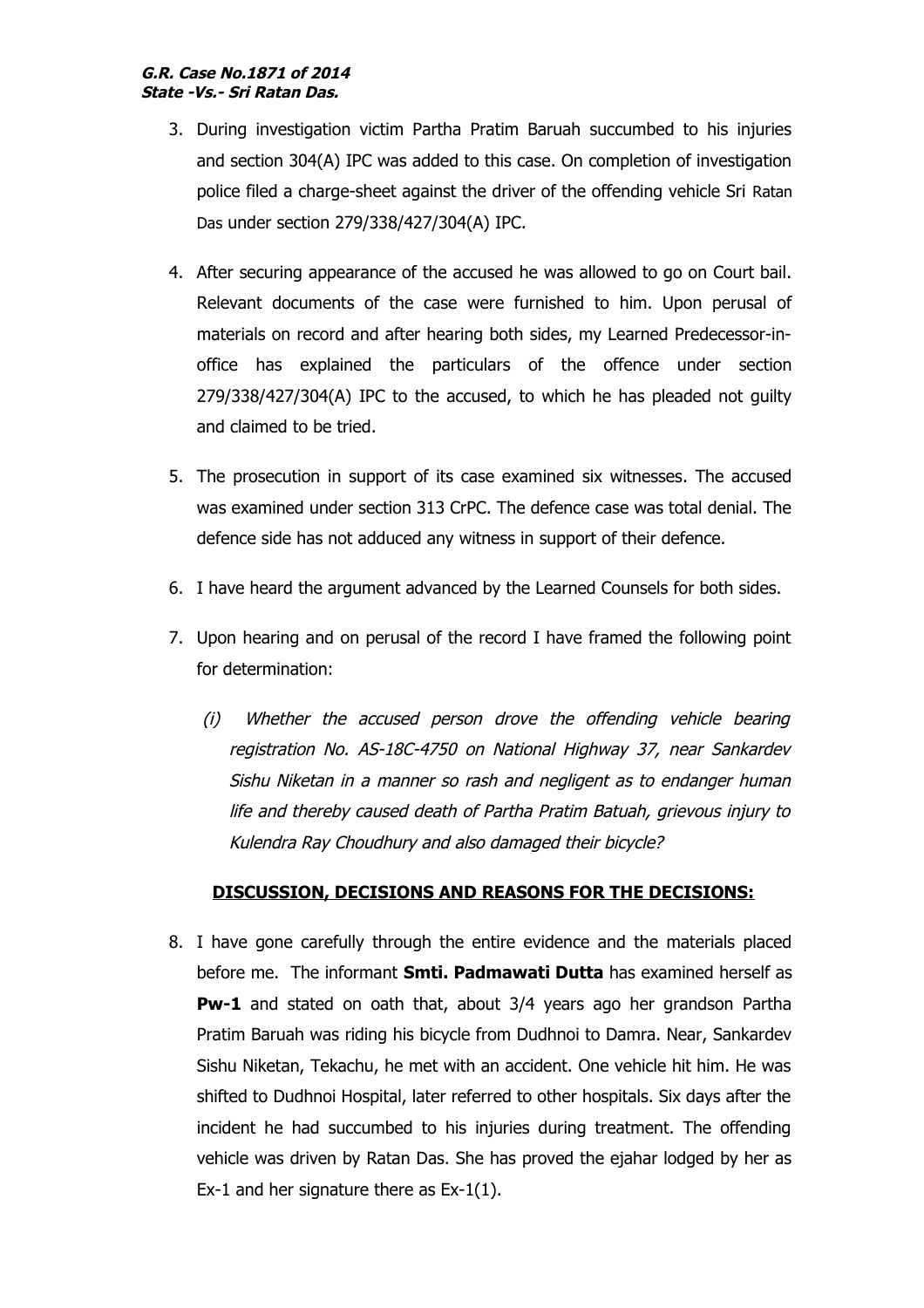#### **G.R. Case No.1871 of 2014 State -Vs.- Sri Ratan Das.**

- 9. During cross examination Pw-1 has stated that, she has not witnessed the incident, she has not mentioned "Ratan Das" as driver of the offending vehicle before I/O and has not mentioned his name in the ejahar.
- 10. Alleged victim **Sri Kulendra Roy Choudhury (Pw-4)** has stated on oath that, one day during 2014 at 07-15 PM he alongwith his nephew Partha Pratim Baruah were riding a bicycle from Dhupdhara Cinema Hall to Damra. Suddenly he had heard a sound and fell down on the road. Someone shifted them to hospital and he had regained consciousness at Down Town Hospital four months later. Then he came to know that his nephew Pratha has expired.
- 11. During cross examination the Pw-4 has admitted that, he does not know which vehicle hit them and who drove the vehicle.
- 12. **Sri Rajen Rajbongshi (Pw-2)** has stated on oath that, about 4 years ago Partha Pratim Baruah and his companion met with an accident near Sankardev Sishu Niketan when they were riding a bicycle from Dudhnoi to home. The victims were shifted to hospital and Partha Pratim Baruah has expired during treatment about eight days later. He has stated that, he had heard that Ratan Das was responsible for the accident.
- 13. During cross examination Pw-2 has admitted that, he has not witnessed the incident and he is not sure due to whose fault the incident had happened.
- 14. **Sri Raju Dutta (Pw-3)** has stated on oath that, on 21-08-2014 at about 08- 00 PM Partha Pratim Baruah was riding a bicycle back home when near Sankardev Sishu Niketan one Maximo Max vehicle hit him from behind and he was immediately shifted to Dudhnoi Hospital. Later, he was referred to Guwahati and during treatment he had expired on 26/08/2014. He has stated that, accused Ratan Das was driving of the offending vehicle. He has proved his signature in the seizure list of the bicycle as Ex-2(1).
- 15. During cross examination Pw-3 has stated that at the time of the incident he was at Damra and he came to know about the incident and went to the hospital. He has failed to recall from whom he came to know that Ratan Das was the driver of the offending vehicle.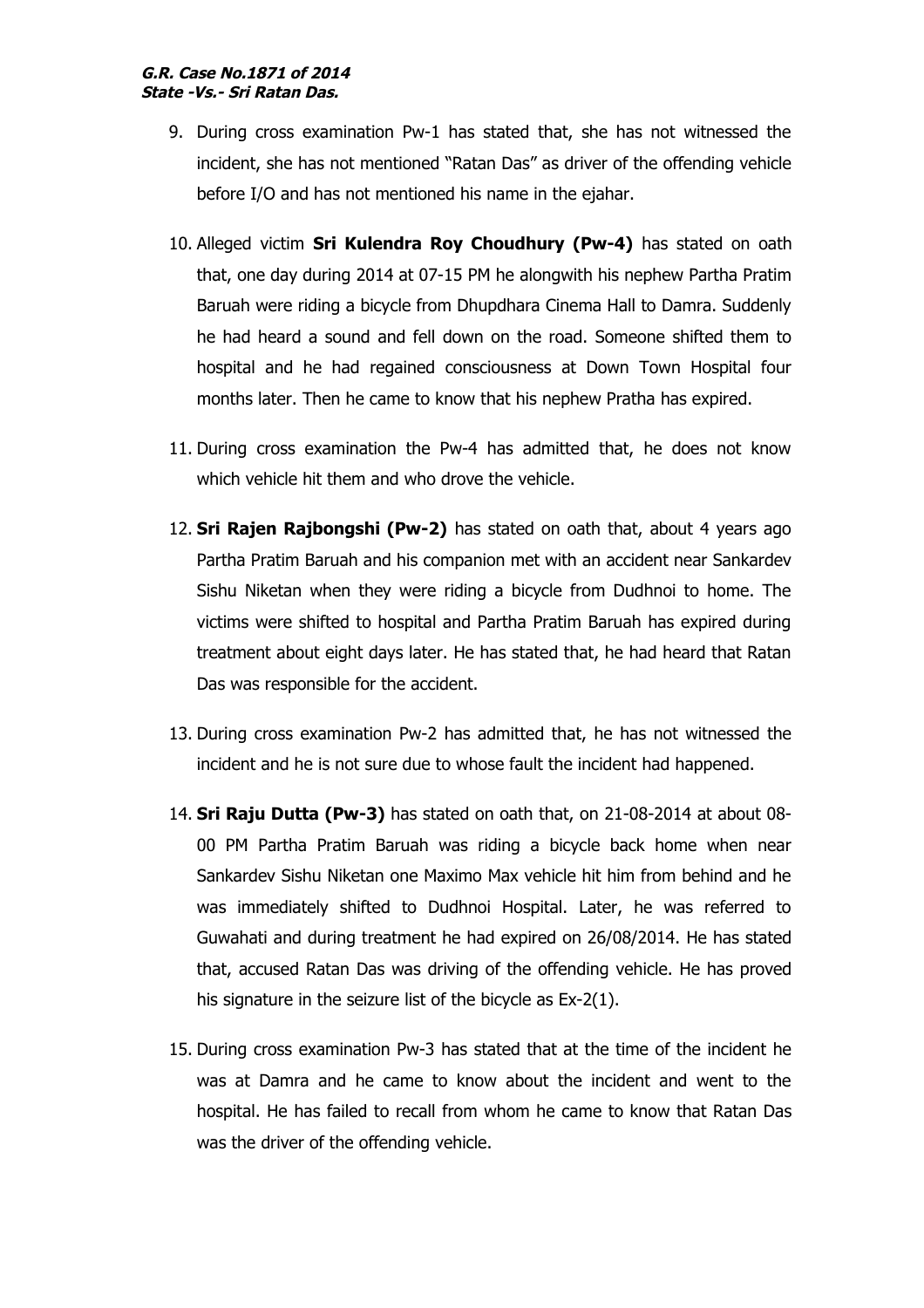#### **G.R. Case No.1871 of 2014 State -Vs.- Sri Ratan Das.**

- 16. The M.O **Dr. Purna Rangshel (Pw-5)** has stated on oath that, he has examined Kulendra Ray Choudhury at Dudhnoi CHC on 21-08-2014 and proved the injury report as Ex-3. He has stated that on his opinion the head injury was grievous in nature. Later, the patient was referred to G.M.C.H. Defence side has declined to cross examine him.
- 17. The **I/O Biraj Karmakar (Pw-6)** has stated on oath that, on 21-07-2014 at about 08-00 PM they received information of an accident under Dudhnoi P.S and immediately went to the spot. He has stated that, he had seized one Maximo vehicle and one bicycle from the P/O, interrogated the witnesses, prepared Sketch-Map (Ex-4) and Seizure-List (Ex-5). Later, owner of the offending vehicle produced the driver to the P.S and he has interrogated and arrested the driver. He has completed the preliminary investigation and Sri Jotish Das submitted charge-sheet (Ex-6) in this case.
- 18. During cross examination Pw-6 has stated that, the reason for delay is not mentioned in the ejahar and though apparently there is correction in the ejahar, there was no initial signature with it.
- 19. Now, on going through the entire material it appears that, the prosecution side has secured to examine six listed witnesses including the informant, one alleged victim, the I/O and M/O. The informant (Pw-1) has admitted that she has not witnessed the incident. The victim (Pw-4) has failed to throw any light on the cause of the alleged incident. Other two witnesses (Pw-2 and 3) have admitted that they have not witnessed the incident and though they have stated that they have heard that accused Ratan Das was driver of the offending vehicle, their statements are not backed by any material. From the evidence of M/O (Pw-5) it appears that Sri Kulendra Ray Choudhury sustained grievous injury on his head, but there is no material indicating involvement of the accused in causing the said injury. The I/O (Pw-6) has admitted that, though he has seized the offending Maximo vehicle from the P/O the driver was produced by owner of the vehicle to the P.S. During examination of the accused U/S 313 CrPC he has denied the allegation in toto. In result, there is no material to prove that the accused was in fact driving the offending vehicle at the relevant time.